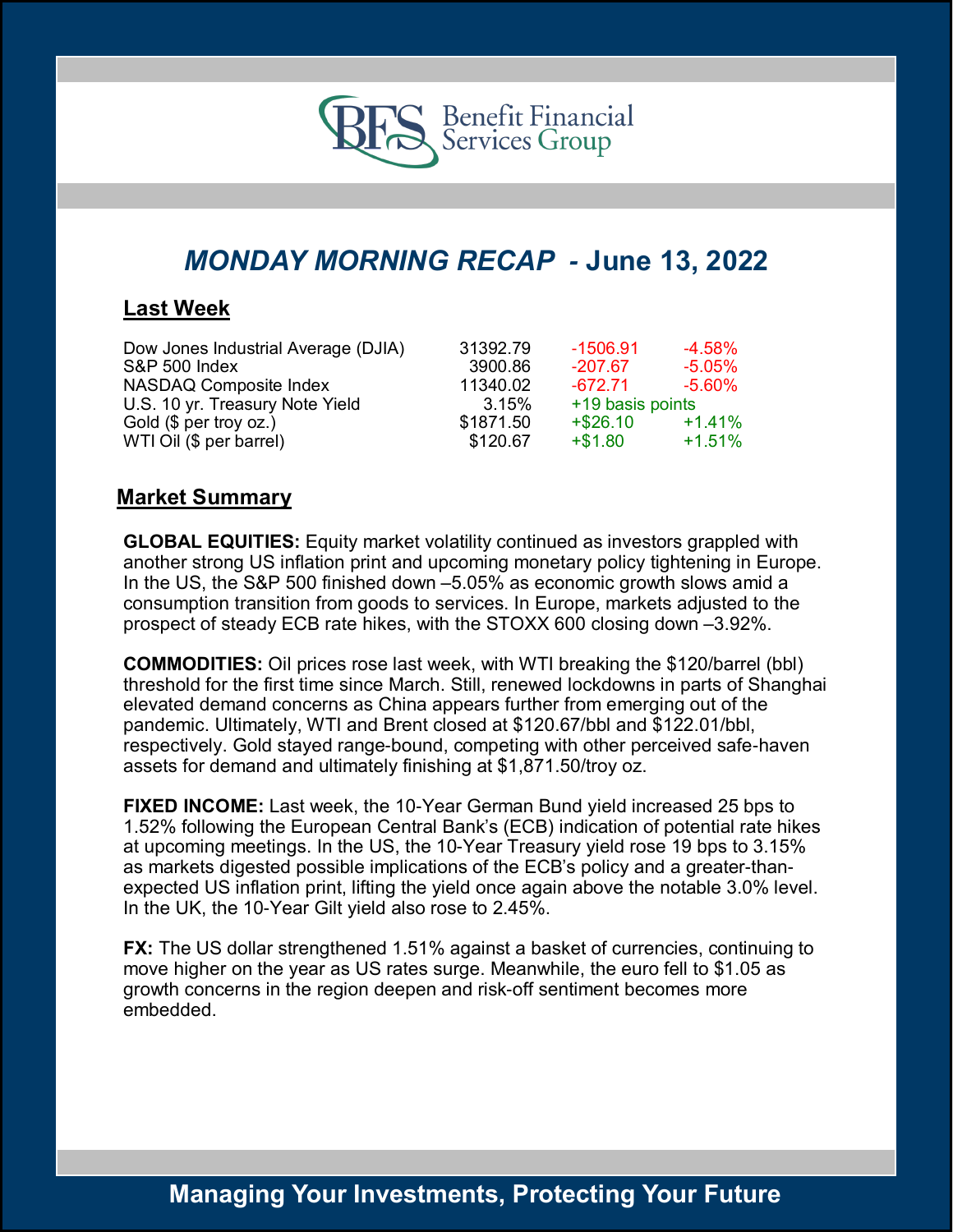

### **Economic Summary**

**INFLATION:** US headline CPI increased 8.6% YoY in May, above consensus expectations of 8.2% and April's reading of 8.3%. The acceleration was primarily driven by housing prices, contributing 2.9 pp to the overall reading. In China, CPI held steady relative to April's print at 2.1% YoY in May, but declined on a month-over -month basis on the back of normalizing vegetable prices.

**LABOR:** US initial jobless claims increased by 27k to 229k for the week ending June 4th, above consensus expectations of 206k. While higher than expected, much of the increase may be attributable to seasonal factors, indicating continued labor market strength.

**POLICY:** Last week, the ECB announced the end of net asset purchases under its Asset Purchase Program (APP) beginning in July, as well as its intention to raise interest rates at meetings in July and September. The expectation is now for a first rate hike of 25 bps with potential for 50 bps at later meetings should the inflation outlook deteriorate further.

**SENTIMENT:** The University of Michigan Consumer Sentiment Index fell to a record low of 50.2 in June, well below consensus expectations of 58.0. Consumers remain wary of a slowing economic backdrop amid an array of risks.